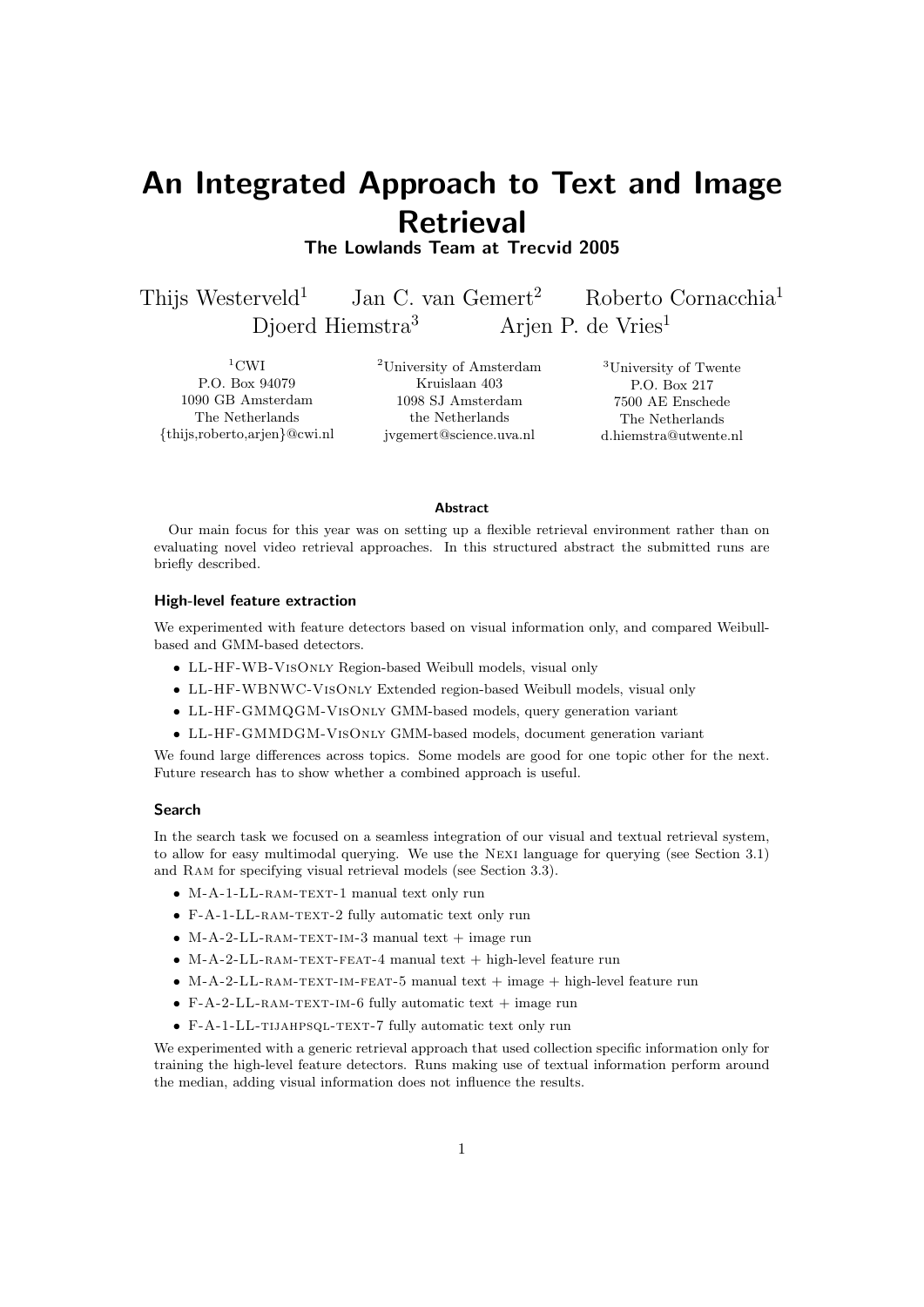# 1 Introduction

The main focus of our participation in this year's TRECVID benchmarks has been on engineering rather than on retrieval or video modeling. We aim at developing an information retrieval framework that supports many diverse retrieval applications by means of one simple yet powerful query language that hides the implementation details from the application developer, while still giving control over the ranking process. Our Trecvid experiments are run using an xml retrieval system based on MonetDB, an open source database system developed at CWI [2]. Experiments for other benchmarks (Hard and Enterprise tracks at Trec and various tasks at Inex) are carried out using the same system.

The paper is organized as follows. We start with a description of the retrieval models used in the system in Section 2. Section 3 discusses the separate parts of the retrieval systems as they have been used so far, as well as the integration of these parts as a step towards the development of a generic search engine framework. Experimental results for the search and high-level feature tasks are discussed in Section 4. The paper ends with discussion on the envisaged search engine framework.

# 2 Retrieval models

We use probabilistic models to describe our data. For modeling text, we use statistical language models, visual data is modeled using either Weibull distributions or Gaussian mixture models The following subsections introduce the various models.

## 2.1 Language models

We model textual information, i.e., speech transcripts and machine translation output following the language modeling (LM) approach to information retrieval [14, 8]. For each textual segment a language model is estimated based on the distributions of terms in the segment. The models we use are hierarchical language models; they take the hierarchical structure of video into account. The likelihood of a shot given a query  $Q = \{q_1, q_2, \ldots, q_n\}$  is estimated using an interpolation of the likelihoods of the query terms given the language models for the shot itself, its containing scene, the containing video and the collection:

score(shot<sub>i</sub>|Q) = 
$$
\prod_{q \in Q} [\alpha P(q_j | \text{Shot}_i) + \beta P(q_j | \text{Scene}_i) + \gamma P(q_j | \text{Video}_i) + \delta P(q_j | \text{Collection})]
$$
 (1)

The parameters  $\alpha$ ,  $\beta$ ,  $\gamma$  and  $\delta$  are mixing weights and sum to 1.

## 2.2 Weibull models for Visual Features

Modeling visual data heavily relies on qualitative features. Good features describe the relevant information in an image while reducing the amount of data representing the image. To achieve this goal, we use Wiccest features as introduced in [5]. Wiccest features combine color invariance with natural image statistics. Color invariance aims to remove accidental lighting conditions, while natural image statistics efficiently represent image data.

Color invariance aims at keeping the measurements constant under varying intensity, viewpoint and shading. In [6] several color invariants are described. We use the  $W$  invariant that normalizes the spectral information with the energy. This normalization makes the measurements independent of illumination changes under uniform lighting conditions.

When modeling scenes, edges are highly informative. Edges reveal where one region ends and another begins. Thus, an edge has at least twice the information content of a uniformly colored patch, since an edge contains information about all regions it divides. Besides serving as region boundaries, an ensemble of edges describes texture information. Texture characterizes the material an object is made of. Moreover,a compilation of cluttered objects can be described as texture information. Therefore, a scene can be modeled with textured regions.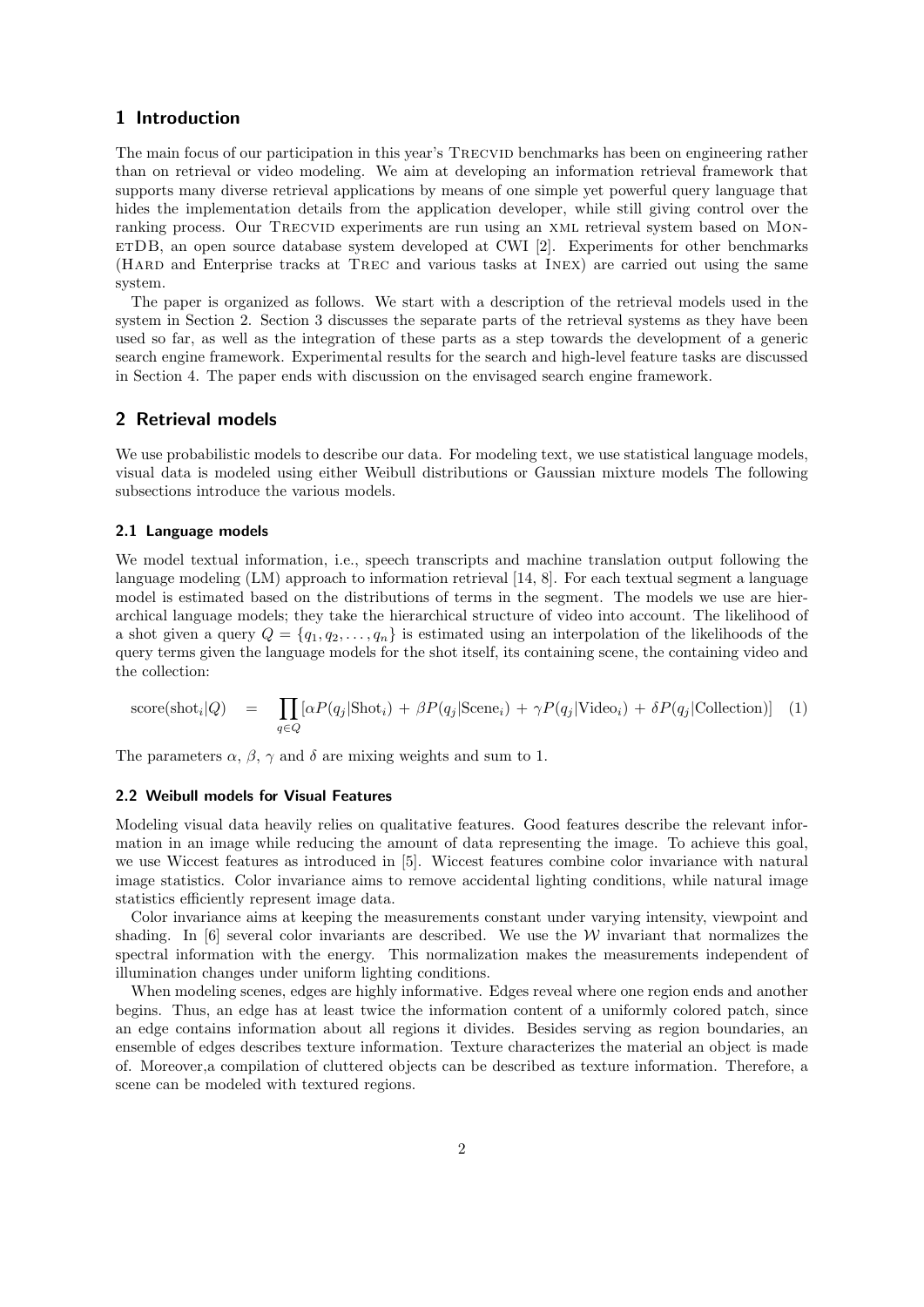Texture is described by the distribution of edges at a certain region in an image. Hence, a histogram of Gaussian derivative filters represents the edge statistics. Since there are more non-edge pixels then edge pixels, the distribution of edge responses for natural images always has a peak around zero, i.e.: many pixels have no edge responses. Additionally, the shape of the tails of the distribution is often in-between a power-law and a Gaussian distribution. This specific distribution can be well modeled with an integrated Weibull distribution [7]. This distribution is given by

$$
\frac{\gamma}{2\gamma^{\frac{1}{\gamma}}\beta\Gamma(\frac{1}{\gamma})}\exp\left\{-\frac{1}{\gamma}\left|\frac{r-\mu}{\beta}\right|^{\gamma}\right\}\n\tag{2}
$$

where r is the edge response to the Gaussian derivative filter and  $\Gamma(\cdot)$  is the complete Gamma function,  $\Gamma(x) = \int_0^\infty t^{x-1} e^{-t} dt$ . The parameter  $\beta$  denotes the width of the distribution, the parameter  $\gamma$  represents the 'peakedness' of the distribution, and the parameter  $\mu$  denotes the origin of the distribution.

To assess the similarity between Wiccest features, a goodness-of-fit test is utilized. The measure is based on the integrated squared error between the two cumulative distributions, which is obtained by a Cramér-von Mises measure. For two Weibull distributions with parameters  $F_\beta$ ,  $F_\gamma$  and  $G_\beta$ ,  $G_\gamma$  a first order Taylor approximation of the Cramér-von Mises statistic yields the log difference between the parameters. Therefore, a measure of similarity between two Weibull distributions F and G is given by the ratio of the parameters,

$$
W^{2}(F,G) = \sqrt{\frac{\min(F_{\beta}, G_{\beta})}{\max(F_{\beta}, G_{\beta})}\frac{\min(F_{\gamma}, G_{\gamma})}{\max(F_{\gamma}, G_{\gamma})}} \quad .
$$
\n(3)

The  $\mu$  parameter represents the mode of the distribution. The position of the mode is influenced by uneven illumination and colored illumination. Hence, to achieve color constancy the values for  $\mu$  may be ignored.

In summary, Wiccest features provide a color invariant texture descriptor. Moreover, the features rely heavily on natural image statistics to compactly represent the visual information.

#### 2.3 Gaussian mixture models for visual features

We also experimented with Gaussian mixture models (GMMs) for modeling visual information. Here, keyframe images  $(w_i)$  are modeled as mixtures of Gaussians with a fixed number of components C:

$$
P(\boldsymbol{x}|\omega_i) = \sum_{c=1}^{N_C} P(C_{i,c}) \mathcal{G}(\boldsymbol{x}, \boldsymbol{\mu}_{i,c}, \boldsymbol{\Sigma}_{i,c}),
$$
\n(4)

where  $N_C$  is the number of components in the mixture model,  $C_{i,c}$  is component c of class model  $\omega_i$ and  $\mathcal{G}(\mathbf{x}, \mu, \Sigma)$  is the Gaussian density with mean vector  $\mu$  and covariance matrix  $\Sigma$ :

$$
\mathcal{G}(\boldsymbol{x}, \boldsymbol{\mu}, \boldsymbol{\Sigma}) = \frac{1}{\sqrt{(2\pi)^n |\boldsymbol{\Sigma}|}} e^{-\frac{1}{2}(\boldsymbol{x} - \boldsymbol{\mu})^T \boldsymbol{\Sigma}^{-1}(\boldsymbol{x} - \boldsymbol{\mu})},\tag{5}
$$

where n is the dimensionality of the feature space and  $(\bm{x}-\bm{\mu})^T$  is the matrix transpose of  $(\bm{x}-\bm{\mu})$ . These Gaussian mixture models of the keyframes are used to represent the shots. The score of a shot given an video or image example, is determined by the likelihood that the corresponding model generates the feature vectors  $(\mathcal{X} = {\mathbf{x}_1, \mathbf{x}_2, \dots, \mathbf{x}_n}$  representing the example, just like in the LM case for text, we interpolate with a background model based on collection statistics:

$$
score(\text{shot}_{i}) = \prod_{\boldsymbol{x} \in \mathcal{X}} [\lambda \cdot P(\boldsymbol{x}|\omega_{i}) + (1 - \lambda) \cdot P(\boldsymbol{x}|\omega_{i})]
$$
(6)

The feature space of the vectors  $x$  is based on the DCT coefficients obtained from 8x8 pixel blocks. For more details of the features and the GMMs, see [22, 21, 20].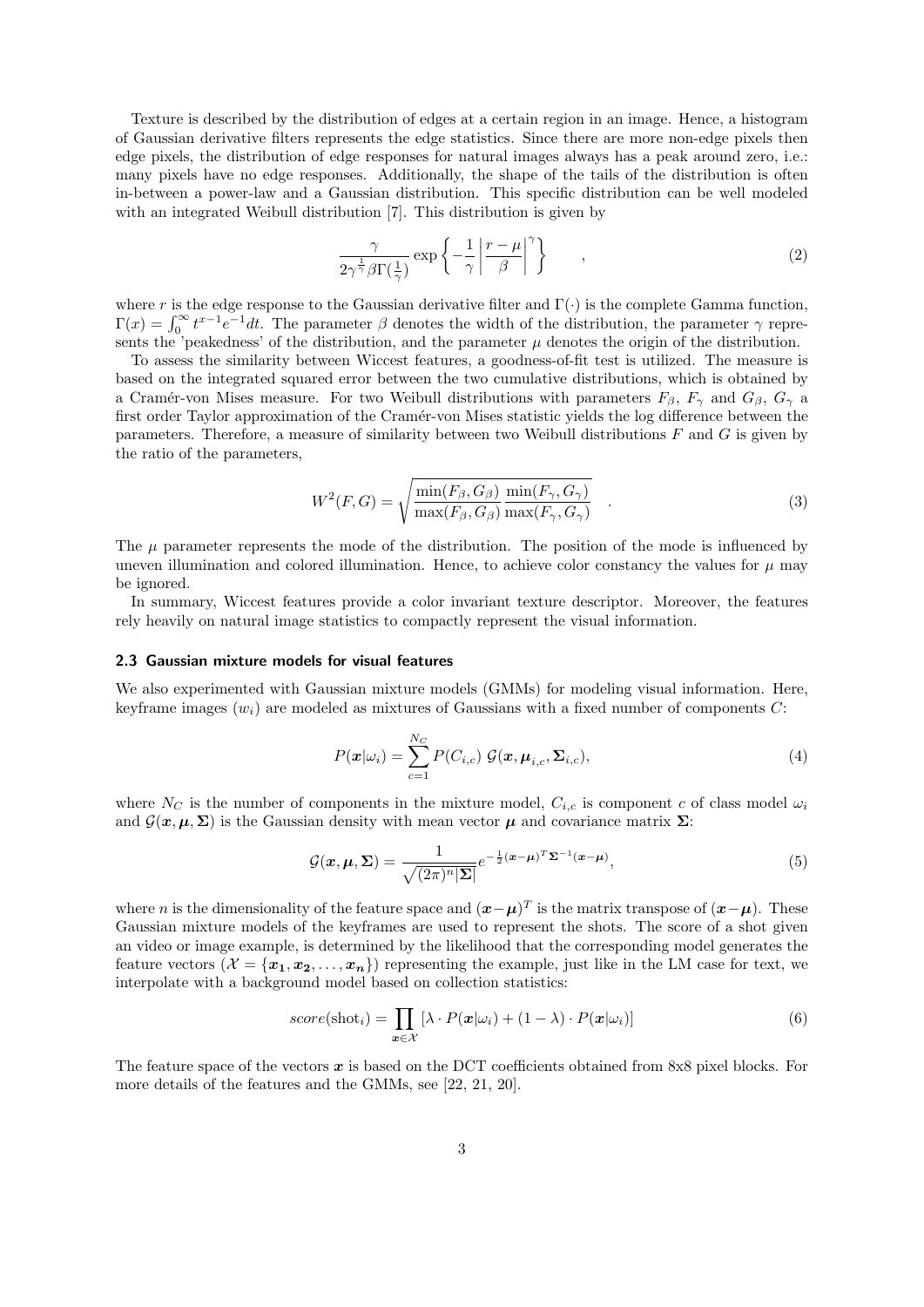# 3 Retrieval Systems

## 3.1 xml text retrieval system

Our xml text retrieval system, Tijah is based on the scored region algebra approach [11]. Each element in an xml tree naturally represents a region in the document. The scored region algebra provides functionality for scoring these regions (for example based on the language modeling principle), and for combining scored regions in a principled manner. To give an idea of the kind of combinations that this algebra is capable of it is useful to first briefly introduce the query language we use, Nexi.

Nexi (Narrow Extended XPath for Inex) is an xml query language developed for the Inex xml retrieval benchmark [18]. The language is a modification of XPath. The only axis steps it allows are descendant steps, but the filtering conditions are extended with *about* clauses. These clauses provide information retrieval functionality and allow the user to ask for sections about xml

//Section[about(.,XML)]

or speech segments about George W. Bush

//SpeechSegment[about(.,George W. Bush)].

The latter already exemplifies one case where score combination is needed: scores for the separate query terms George, W. and Bush have to be combined in a meaningful manner. Another kind of combining scores comes to play when Nexi queries become more complicated and ask for contextual information. For example, speech segments about George W. Bush in videos about transportation

//Video[about(.,transportation)]//SpeechSegment[about(.,George W. Bush)].

Given a Nexi query, the retrieval system returns a ranked list of xml elements. Performing the required text only run using this system is relatively simple. Assuming the ASR transcripts are preprocessed and segmented in such a manner that each shot is represented in an MPEG-7 document as a VideoSegment element with its own piece of  $text{text}^1$ , then a simple NEXI query like

//VideoSegment[about(.,airplane taking off)]

will rank the shots in the collection.

Our xml retrieval system is a flexible framework offering a variety of retrieval models. However, for the experiments in the present paper, we restrict ourselves to the hierarchical language modeling approach to information retrieval as described in Section 2.1. This means each Nexi about clause (about  $(x, Q)$ ) is translated to  $P(x|Q)$  (cf. Eq. 1).

## 3.2 Region queries for LMs

A simple query like //VideoSegment[about(.,airplane taking off)] will be translated to one or more scored region algebra expressions, for which the system then chooses a query execution plan, similar to rewriting SQL queries into relational algebra expressions in relational database systems. The translation to scored region algebra of the query above might for instance be the following:

((<VideoSegment> CONTAINING 'airplane') CONTAINING 'taking') CONTAINING 'off'

This will only find shots that contain all of the terms 'airplane', 'taking' and 'off' but no other shots. It is very unlikely that these shots exist, because shots are rather small, and the only way a shot could contain the exact query words is when a voice over says: "(I see an) airplane taking off" at exactly the same time when the video shows the airplane taking off (and the speech recognition system recognized the words correctly). So, the query plan above will not make a very good video retrieval system.

For this reason, the translation from conceptual query language (Nexi) to logical query plan (scored region algebra) is not fully determined in TIJAH. The translation of NEXI's *about* function has to be set by the application developer. This enables flexible ranking in TIJAH. For example, when developing a web search engine, the algebra expression will contain a static ranking component such as the Google PageRank of a page. When developing a video search engine that uses speech transcripts to retrieve video shots, the region algebra expression should contain the components from Equation 1. That is, the score of the shot is combined with the score of the scene that contains the shot, and combined with the score of the video that contains the shot, and combined with a so-called background score for the

<sup>&</sup>lt;sup>1</sup>Section 4.2.1 discusses the pre-processing steps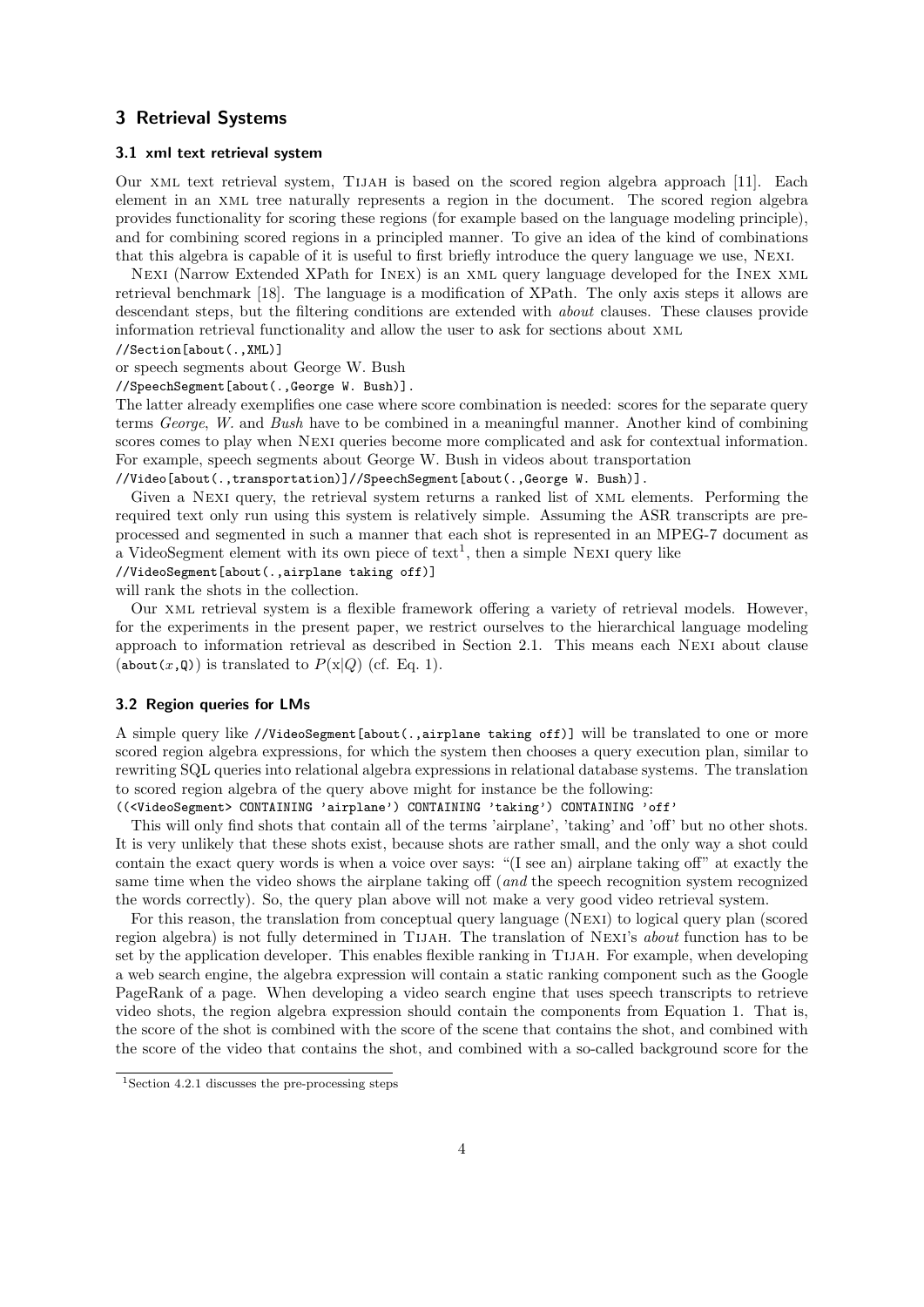term. Language modeling queries such as the one defined by Equation 1 can be processed as scored region queries in a straight-forward manner [10] as shown in Figure 1 where  $\alpha = 0.4$ ,  $\beta = 0.4$ ,  $\gamma = 0.02$ and  $\delta = 0.18$ .

```
R1 := <VideoSegment>;
R2 := (0.4 SCALE R1) OR (0.133 SCALE (R1 ADJ R1 ADJ R1)) OR (0.2 SCALE <Video>) OR
      (0.18 SCALE <root>) ;
R3 := R1 CONTAINED_BY (R2 CONTAINING 'airplane');
R4 := R3 CONTAINED BY (R2 CONTAINING 'taking');
R5 := R4 CONTAINED_BY (R2 CONTAINING 'off');
```
#### Figure 1: Region query for LM retrieval model

We do not know where the scene boundaries are, so we glue adjacent shots together to form a virtual scene. This is expressed by (R1 ADJ R1 ADJ R1). Because of this, scenes will overlap and shots are contained in multiple scenes; in the example in three scenes, so we down-weighted  $\beta$  to  $0.4/3 = 0.133$ . For this reason, the results of the scored region algebra expression deviate somewhat from the results that are defined by Equation 1.

An alternative approach would be to introduce another implementation for the CONTAINING operator in our algebra. Different implementations of the CONTAINING operator are easily added to Tijah, for instance to introduce alternative retrieval models and term weighting algorithms [12]. The hierarchical language model of Equation 1 might be put completely inside a V\_CONTAINING operator (for 'video containing'), such that the query is translated simply into:

((<VideoSegment> V CONTAINING 'airplane') V CONTAINING 'taking') V CONTAINING 'off'

However, this forces the application developer to directly operate on the physical storage structures of the system. We believe the former approach, where the application developer only operates on logical expressions, is more elegant and is more likely to be done by people who are no expert on the internal workings of the system.

## 3.3 Ram for GMMs

For our participation to last year's TRECVID, we implemented the GMM retrieval model for visual information (Section 2.3) on top of MonetDB, using its native MIL query language. The resulting MIL query processed faster than its MATLAB equivalent, which we used in the past. However, a manual writing of such complex relational queries is a difficult and error-prone task.

This year, we used RAM to realize the same retrieval model on top of MONETDB. RAM (Relational Array Mapping) [19] is a tool developed at CWI to facilitate the implementation of scientific applications on top of relational database systems. The basic data structure of Ram is the multi-dimensional array. The Ram front-end provides a comprehension based array query-language, to express array-specific queries concisely (comprehension syntax is explained in [3]). Array comprehensions allow users to specify a new array by declaring its dimensions and a function to compute the value for each of its cells. An optimized relational plan is internally devised for the array query at hand and this is finally translated to an actual query, ready to be fed to the preferred relational back-end.

The main advantage of this approach is that the application developer can concentrate on the retrieval model and express it in a declarative manner, while the physical implementation is realized by the system. This abstraction is similar to the one provided by SQL interfaces to database systems. However, the array paradigm can be seen as a further abstraction over the relational layer, which introduces a new step: the array query plan is translated to an optimized relational query plan, which is then translated to an optimized physical query plan by the relational engine, as usual.

The Ram array-query that implements the GMM retrieval model is showed in Figure 2. Notice that no details about the physical organization of the data or the physical plan are explicit in the query, which results in extremely compact and readable notation, close to the original mathematical formulas (cf. Eq 4, 5 and 6). The following persistent arrays, resulting from the indexing phase, are used:  $Pr=P(C)$ , Mu $=\mu$ , S $=\Sigma$ , X $=\infty$ . Variables and constants start with \$.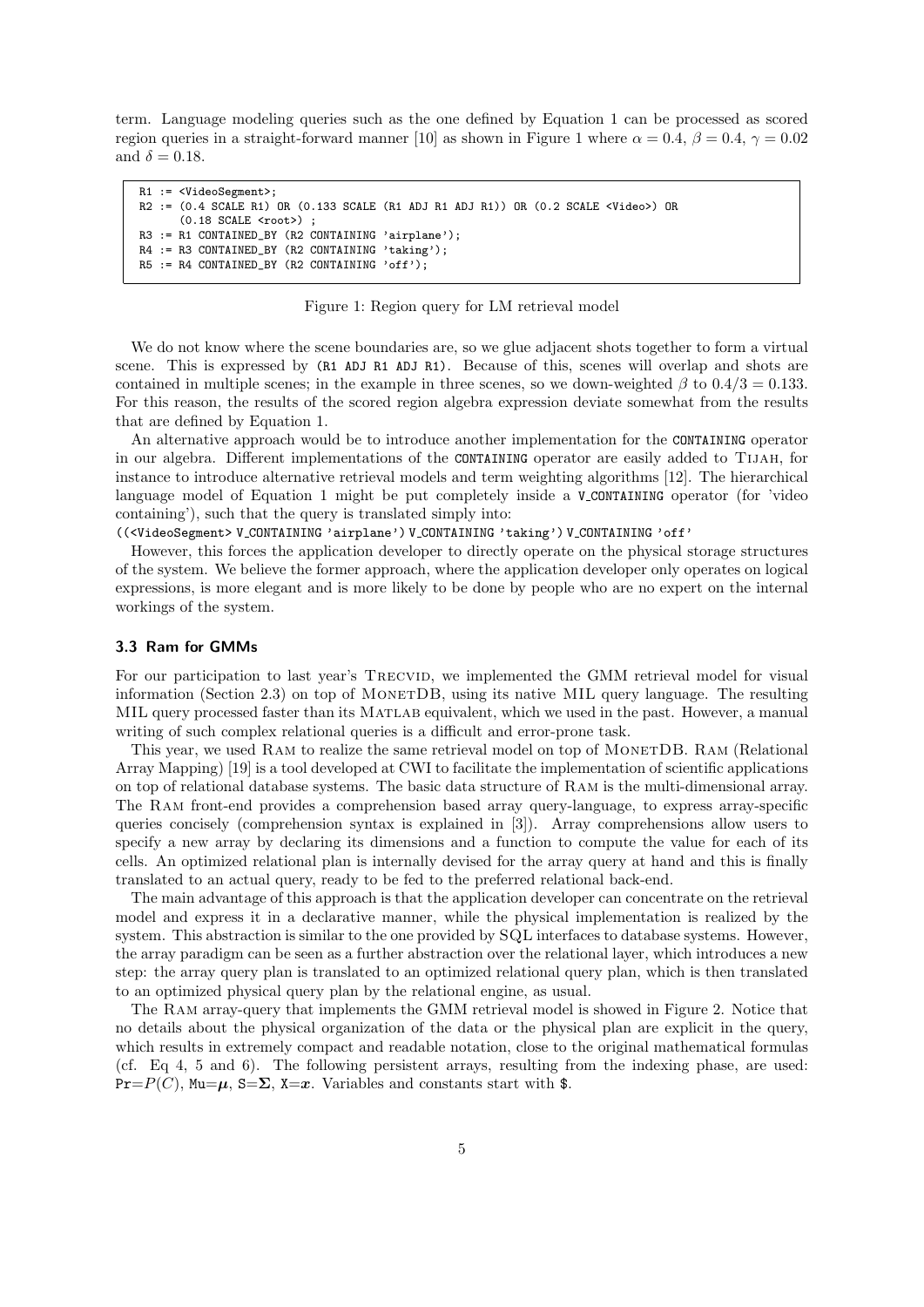```
Scores = [avg([log((0.9*psd(s,d)) + (0.1*ps(s))) | s&lt;$NSamples]) | d&lt;$NDoes ]<br>ps(s) = avg([psd(s,d) | d&lt;$NDoes ])ps(s) = avg([pgd(s,d) | d\ll$MDocs])<br>psd(s,d) = sum([Pr(c,d) * norm(c,d) *= sum([Pr(c,d) * norm(c,d) * act(c,s,d) | c<sup>*</sup>NComps ])act(c,s,d) = exp(-0.5 * sum([pow(X(n,s)-Mu(n,c,d), 2) / S(n,c,d) | n\text{·s})norm(c,d) = 1 / sqrt(pow(2*$PI, $NFeats) * prod([S(n,c,d) | n<$NFeats ]))
```
Figure 2: Ram query for GMM retrieval model

This query was translated by RAM and executed by MONETDB/X100 [23], the new pipelined database engine currently being developed at CWI. The satisfying performance measured (comparable to our manual implementation of last year) was a welcome result, next to the achievement of our original main goal: reduce the user effort in formulating the desired retrieval model on top of a DBMS.

As a next step toward this goal, we realized an integration of the Ram-powered visual retrieval in the Tijah probabilistic framework. The integration realized is only at its first stage: limited to the GMM retrieval model for visual information only, not flexible (it is TRECVID-specific), and not particularly elegant. However, it served as a useful case study for our work on the parameterized search system that we envisage for the next future: SPIEGLE.

#### 3.4 Spiegle for multimedia

Spiegle is a system for generic information retrieval from a multitude of collections and data types. The idea is that the system is flexible and easily configurable to the needs of a specific collection. The loosely coupled integration of TIJAH and RAM as used for this year's TRECVID experiments is a first step towards the parameterizable search engine generator that Spiegle will become.

Two main adaptations of the TIJAH system are needed to handle the TRECVID collection:

- The use of the hierarchical language model instead of the commonly used two level mixture of foreground and background probabilities.
- Mapping TIJAH's XML element identifiers to the shot identifiers as used in the RAM system (and in TRECVID's evaluation).

For the hierarchical language model, we need to administer the links between shots, scenes and videos. Since no scene segmentation was available for the collection, we simply assumed each window of five consecutive shots forms a scene. This scene information is not explicitly listed in the xml documents, hence we need to keep tables that link shots to scenes and to videos. Based on these tables term frequencies in shots can be aggregated to obtain scene and video statistics and to compute hierarchical language model scores from them.

To be able to use the visual parts of the topics, i.e., the example images and example videos, we extended the Nexi language with a special about clause: imabout(). This clause takes as arguments a set of XML elements (like the original about clause, and an identifier of the query (e.g.,  $topic167.7$ , to refer to the 7th example in topic167). This imabout() clause is translated to a call to the GMM functions implemented in Ram (Section 3.3. To facilitate linking from the xml elements to shot identifiers, we stored the identifiers explicitly as attributes of the <VideoSegment> elements in the xml document. Another prerequisite is that all visual examples are pre-processed (i.e., stored as feature vectors) and known to the Ram module.

# 4 Experimental results

## 4.1 High-level feature extraction

For the high-level feature task, we experimented with a visual information only approach. This section first describes how the Weibull similarity as described in Section 2.2 and the Gaussian mixture models (Section 2.3) are used for high-level feature extraction and then discusses our results.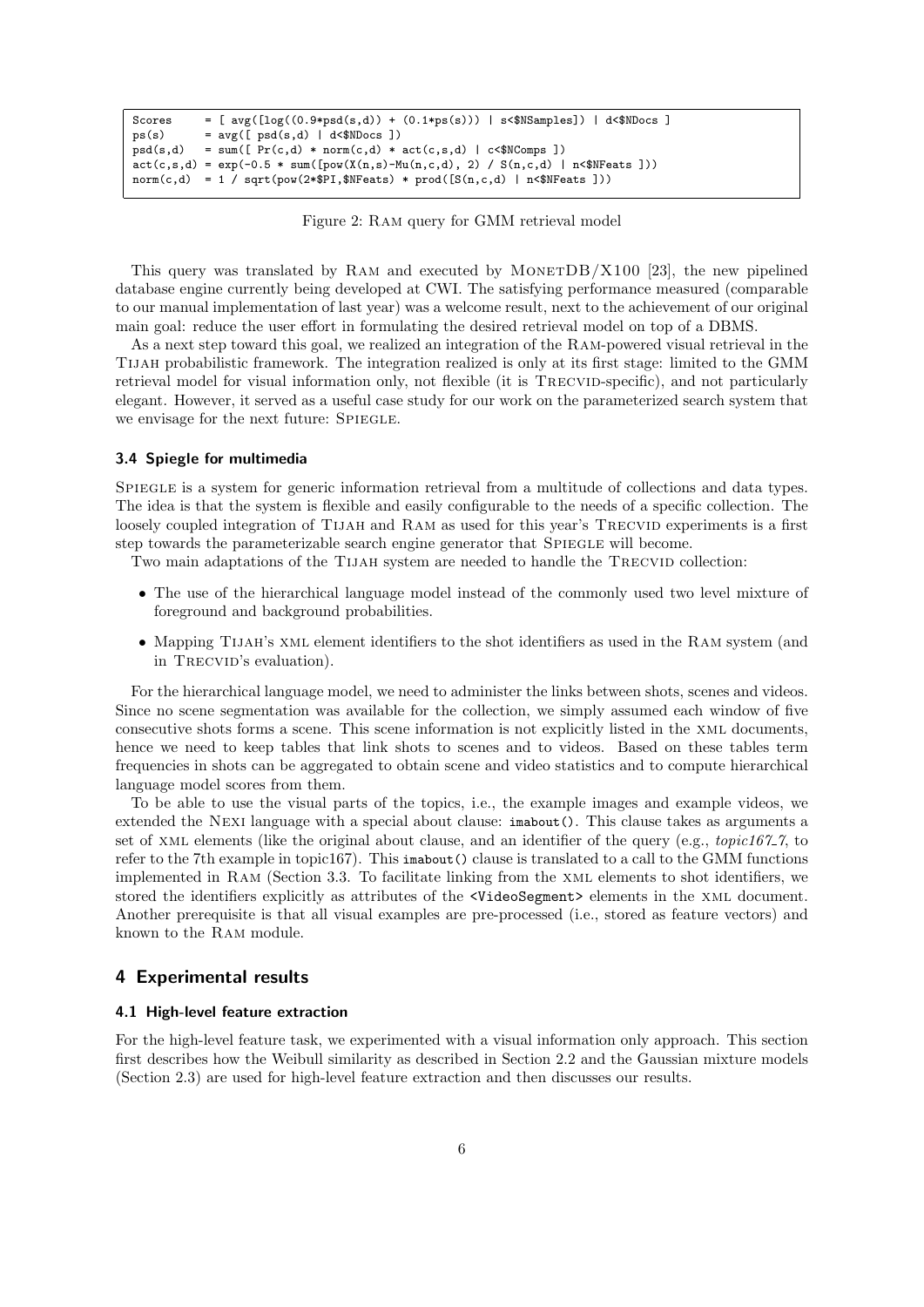## 4.1.1 Contextures: Regional Texture Descriptors and their Context

Building towards semantic access to video collections, we aim to express complex scenes in low-level semantics like vegetation, water, fire, sky etc. These proto-concepts provide a first step to automatic access to video content. Given a fixed vocabulary of proto-concepts, we assign a confidence measure of the occurrence of the proto-concepts in a shot. Different combinations of an occurrence histogram of proto-concepts provide a sufficient characterization of a complex scene. We introduce the notion of contextures, where a configuration of global texture and local texture information and its context are used to describe visual scene information.

In order to recognize concepts based on low-level visual analysis, we annotated 15 different protoconcepts: building (321), car (192), charts (52), crowd (270), desert (82), fire (67), US-flag (98), maps  $(44)$ , mountain  $(41)$ , road  $(143)$ , sky  $(291)$ , smoke  $(64)$ , snow  $(24)$ , vegetation  $(242)$ , water  $(108)$ , where the number in brackets indicates the number of annotation samples of that concept. Fig. 3 shows an example of some regional annotations. We again used the TRECVID 2005 common annotation effort as a basis for selecting relevant shots containing the proto-concepts. In those shots, we annotated rectangular regions where the proto-concept is visible for at least 20 frames.



Figure 3: Three examples of annotated regions in video.

The visual detectors aim to decompose an image in proto-concepts like vegetation, water, fire, sky etc. To achieve this goal, an image is divided up in several overlapping rectangular regions. The regions are uniformly sampled across the image, with a step size of half a region. The region size has to be large enough to assess statistical relevance, and small enough to capture local textures in an image. We utilize a multi-scale approach, using small and large regions. An example of region sampling is displayed in figure 4.

A visual scene is characterized by both global as well as local texture information. For example, a picture with an aircraft in mid air might be described as "sky, with a hole in it". To model this type of information, we use a proto-concept occurrence histogram where each bin is a proto-concept. The values in the histogram are the similarity responses of each proto-concept annotation, to the regions in the image.

We use the proto-concept occurrence histogram to characterize both global and local texture information. Global information is described by computing an occurrence histogram accumulated over all regions in the image. Local information is taken into account by constructing another occurrence histogram for only the response of the best region. For each proto-concept, or bin, b the accumulated occurrence histogram and the best occurrence histogram are constructed by,

$$
H_{accumulated}(b) = \sum_{r \in R(im)} \sum_{a \in A(b)} W^2(a, r) ,
$$
  
\n
$$
H_{best}(b) = \underset{r \in R(im)}{\arg \max} \sum_{a \in A(b)} W^2(a, r) ,
$$

where  $R(im)$  denotes the set of regions in image im,  $A(b)$  represents the set of stored annotations for proto-concept b, and  $W^2$  is the Cramér-von Mises statistic as introduced in equation 3.

We denote a proto-concept occurrence histogram as a contexture for that image. We have chosen this name, as our method incorporates texture features in a context. The texture features are given by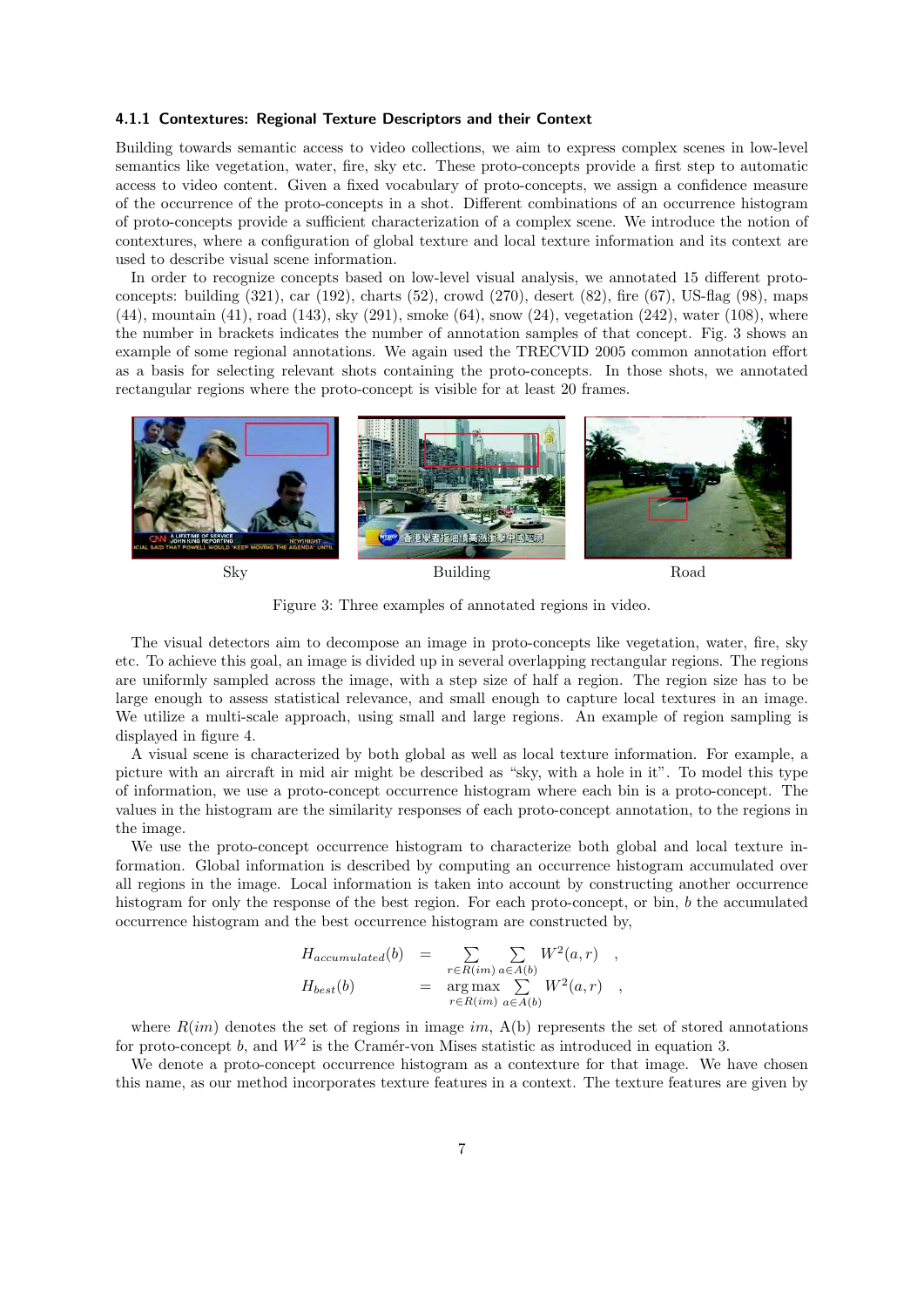

Figure 4: An example of dividing an image up in overlapping regions. In this particular example, the region size is a  $\frac{1}{2}$  of the image size for both the x-dimension and y-dimension. The regions are uniformly sampled across the image with a step size of half a region. Sampling in this manner identifies nine overlapping regions.

the use of Wiccest features, using color invariance and natural image statistics. Furthermore, context is taken into account by the combination of both local and global region combinations.

Contextures can be computed for different parameter settings. Specifically, we calculate the contextures at scales  $\sigma = 1$  and  $\sigma = 3$  of the Gaussian filter. Furthermore, we use two different region sizes, with ratios of  $\frac{1}{2}$  and  $\frac{1}{6}$  of the x-dimension and y-dimensions of the image. Moreover, contextures are based on one image, and not based on a shot. To generalize our approach to shot level, we extract 1 frame per second out of the video, and then aggregate the frames that belong to the same shot. We use two ways to aggregate frames: 1) average the contexture responses for all extracted frames in a shot and 2) keep the maximum response of all frames in a shot. This aggregation strategy accounts for information about the whole shots, and information about accidental frames, which might occur with high camera motion.

## 4.1.2 GMMs for high-level feature extraction

We compared the contexture based approach to a GMM based approach. This approach basically treats feature extraction as a form of query by example searching. The only difference with the traditional search task is that instead of one or a few examples, we now have a large set of annotated data as an example of a given feature. For the GMM based approach we used the regional annotations described in the previous section. Starting from this set of feature examples, we followed two strategies:

- **QueryGeneration** Ranking of the shots is based on the likelihood that the shot's model generates the set of feature examples. In this approach, a GMM  $(\omega_i)$  is estimated for each shot in the collection; models are ranked using Equation 6 where the set of feature vectors  $\mathcal X$  is the union of the feature vectors obtained from all annotated regions.
- **DocumentGeneration** The process is reversed; Shots are ranked by the likelihood of being generated by a high-level feature model. In this strategy, the roles in Equation 6 are reversed:  $\omega_i$  is a model estimated from the annotated regions, and  $\mathcal X$  are the shots of a shot.

#### 4.1.3 Results

We aim to investigate the building blocks of the contexture features. Contextures may be used to describe a visual scene by decomposing a scene in proto-concepts. Because the proto-concepts are an important part of the contextures, we investigate the results of proto-concept detection only, where the whole scene contextures were submitted by another group [17].

Since we use the proto-concepts only, this corresponds to the responses of single bins of the occurrence histogram. Consequently, we could only submit results for the concepts we annotated, see section ??. For the 3 TRECVID topics we did not annotate, we chose a prototype that was somewhat related, i.e.:  $38:$ People walking  $=$  .crowd.,  $45:$ prisoner  $=$  .fire., sports $=$ .vegetation..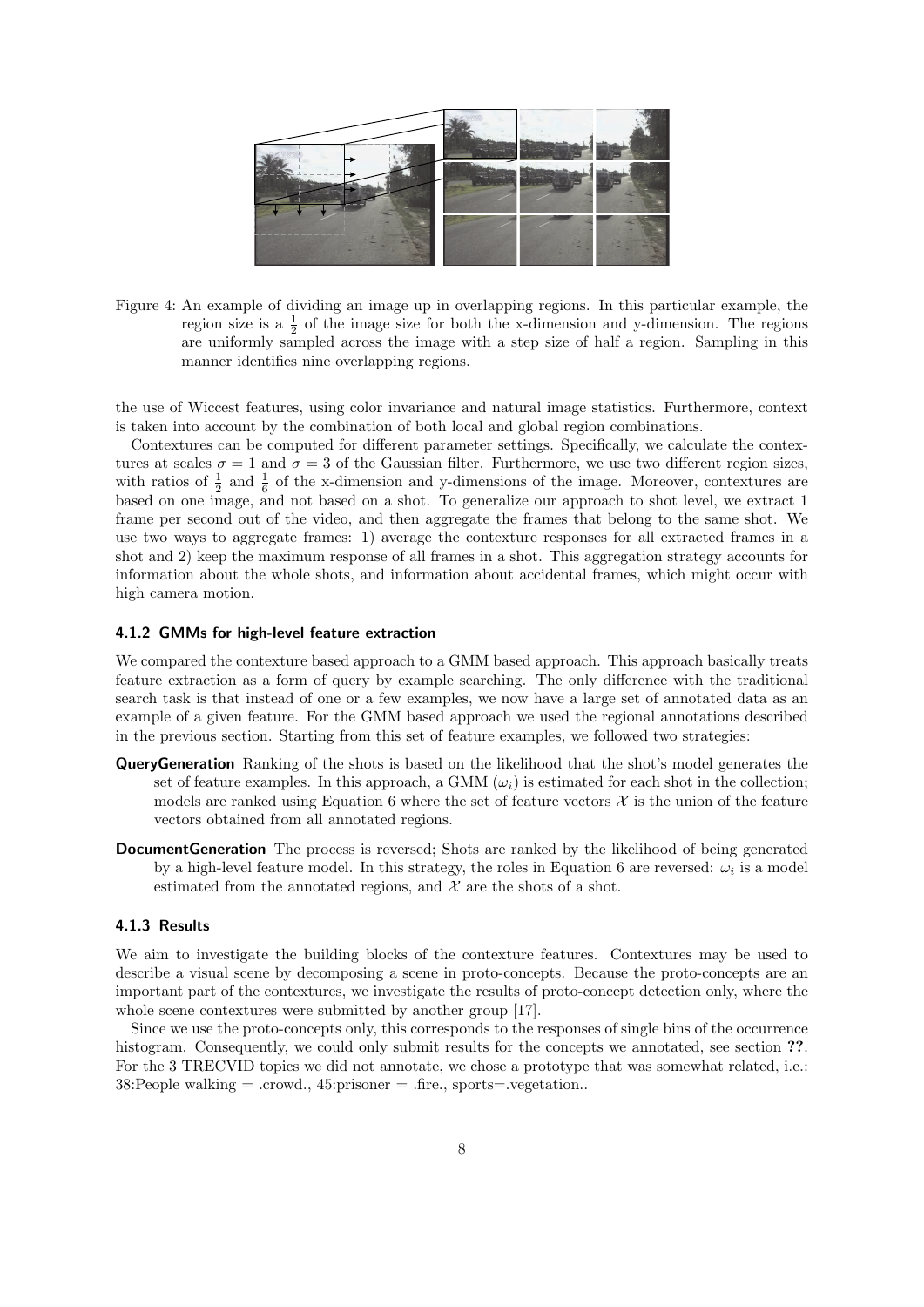Table 1: AP per topic for submitted runs on high-level feature task.

|       | 39    | 40    | 41    | 42    | 43    | 44    | 45    | 46    |       |
|-------|-------|-------|-------|-------|-------|-------|-------|-------|-------|
| 0.112 | 0.003 | 0.036 | 0.004 | 0.060 | 0.082 | 0.028 | 0.001 | 0.074 | 0.019 |
| 0.068 | 0.002 | 0.097 | 0.003 | 0.012 | 0.005 | 0.011 | 0.000 | 0.001 | 0.022 |
| 0.118 | 0.001 | 0.094 | 0.025 | 0.084 | 0.070 | 0.042 | 0.000 | 0.011 | 0.067 |
| 0.115 | 0.010 | 0.123 | 0.046 | 0.083 | 0.063 | 0.015 | 0.000 | 0.021 | 0.020 |
|       |       |       |       |       |       |       |       |       |       |

We submitted two versions of the visual-only features. The difference is caused by ongoing development on the visual analysis. Specifically, we improved the Weibull fit to be more robust and we added the proto-concept car. To compare the results between the new (LL-HF-WBNWC-VISONLY) and the old (LL-HF-VisOnly)version, we submitted both versions.

Comparing the results of the two versions of the visual features, it shows that the newer features are slightly better. For the seven topics where we had annotated proto-concepts for, the new features outperform the old features for four topics. For four topics (42:Building, 43:Waterscape, 44:Mountain,47:Car) the new features are better, where for three topics (39:Explosion, 40:Map, 41:US-flag) the old features perform better.

In the GMM based variants we do not see as many differences across topics, document generation outperforms query generation for all topics (although for some topics the difference is small). Comparing the GMM based approach to the contextures results, again we see differences between topics. For many topics the difference between the approaches is small, but for some topics the contexture approach is clearly better (40:Map, 44:Mountain, 47:Car), for others the GMM based document generation approach gives better results (43: Waterscape, 46:Sports).

Average precision scores for both contexture based and GMM based variants are listed in Table 1. Future research will have to show whether a combination of the various models can improve results. We also plan to investigate the combination of the proto-concepts with textual information.

## 4.2 Search

For the search section we experimented with the integrated TIJAH and RAM systems. Simple NEXI queries allow for easy experimentation with combinations of modalities. This section describes the pre-processing of the textual data and the experimental runs we did.

#### 4.2.1 Pre-processing

An intrinsic problem in video analysis is the multi modality of the data stream and the lack of alignment between the different modalities. The original speech recognition output is typically segmented using silence or speaker turns. Clearly these do not necessarily match shot boundaries. In previous editions of Trecvid, the speech transcripts were cut up to match the shots. This may however not be the best basis for text retrieval, since the coherence of the textual parts is lost. Ideally, searching in the ASR output should be based on the speech segments, but then it is hard to combine with visual information or to relate the results to the predefined master shot reference [13]. How to properly model retrieval from mis-aligned resources is planned for future work.

For the present experiments however, we constructed xml documents in which the text was aligned to the shots. Exact cutting of the speech transcripts at the shot boundaries was not possible, because timings in the transcripts were only available at the segment level. We used an XQuery extension that allows selecting of xml elements based on the position of the piece of data it refers to, rather than the position of the element in the xml document [1]. This allows us to construct a document of shots, with for each shot all overlapping speech segments. Note that this means that a speech segment on a shot boundary gets assigned to both shots. The constructed documents are indexed using the TIJAH system and used in our retrieval experiments. Figure 5 shows a fragment of one of the documents in the collection.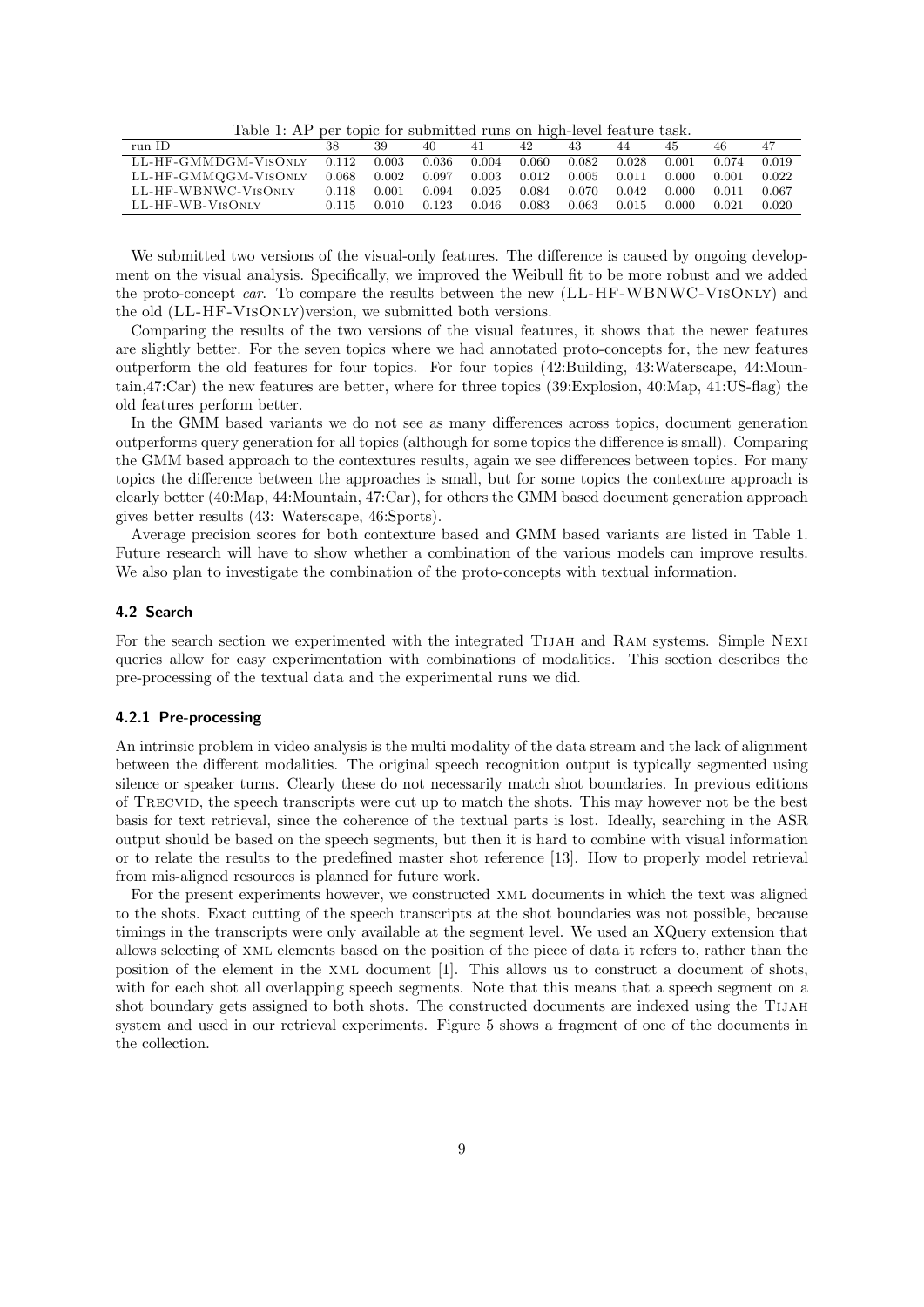```
<VideoSegment id="shot100_10" in_msec="33500" out_msec="37136">
  <text record_id="7">
 <timespan out_msec="35930" in_msec="32260" />car emissions
 cents)</text>
 <text record_id="8">
 <timespan out_msec="36650" in_msec="35930" />, was</text>
</VideoSegment>
 <VideoSegment id="shot100_11" in_msec="37137" out_msec="40240">
  <text record_id="9">
 \zetatimespan out msec="42840" in msec="37250" />, "the most
 memorable assignments for us to</text>
</VideoSegment>
<VideoSegment id="shot100_12" in_msec="40240" out_msec="42909">
 <text record_id="9">
 <timespan out_msec="42840" in_msec="37250" />, "the most
 memorable assignments for us to</text>
</VideoSegment>
<VideoSegment id="shot100_13" in_msec="42909" out_msec="47113">
 <text record_id="10">
 <timespan out_msec="46820" in_msec="42950" />twenty seven
 MSNBC</text>
 </VideoSegment>
```
Figure 5: Example fragment of indexed document

## 4.2.2 Runs

The integration of the retrieval systems for the various modalities, and more importantly the adoption of the Nexi query language allowed for easy testing of combinations of different modalities. Adding an extra modality now boils down to adding an extra about() clause to the Nexi query. For example, the following queries are used for some of our manual runs for topic 167 (Find shots of an airplane taking  $off$ ).

```
//VideoSegment[about(.,airplane taking off)]
```
//VideoSegment[about(.,airplane taking off) and imabout(.,topic0167 7)]

## //VideoSegment[about(.,airplane taking off) and imabout(.,topic0167 7) and featabout(.,Sky)]

As stated before, this years' efforts were targeted more at combining systems than at comparing video retrieval approaches. Nevertheless, the results of the various approaches are shown in Table 2. Clearly the usefulness of the image models tested is limited. Runs that make no use of textual information have extremely low scores, and for runs that do use textual information, using additional information from the image models does not help. A combination of textual search and high-level feature search  $(M-A-2-LL-RAM-TEXT-FEAT-4)$  is  $-according$  to the Wilcoxon signed-rank test– significantly better than the corresponding text only baseline  $(M-A-1-LL-RAM-TEXT-1)$ , but the difference is negligible.

In general, performance is relatively poor compared to the top ranked systems participating at Trecvid. Our runs are often at or just below the median performance. We would like to stress once more though, that this performance is achieved without any collection specific training or analysis.

# 5 Discussion

The shallow integration of the Tijah and Ram systems used this year for combined textual and visual searching in the TRECVID collection, was a useful case study for our work on the parameterized search engine SPIEGLE. In past TRECVID and TREC evaluations, we have used MonetDB [4] as well as standard information retrieval software like the TNO VSM engine [9] and Lemur [15] to develop new applications of information retrieval technology. For these Trec participations, it was often necessary to re-implement parts of the existing system, such as reimplementing APIs, introducing new APIs, and sometimes introducing new indexing and storage structures. Of course, the development of research prototypes is a tedious and time-consuming job, but in our experience, deploying information retrieval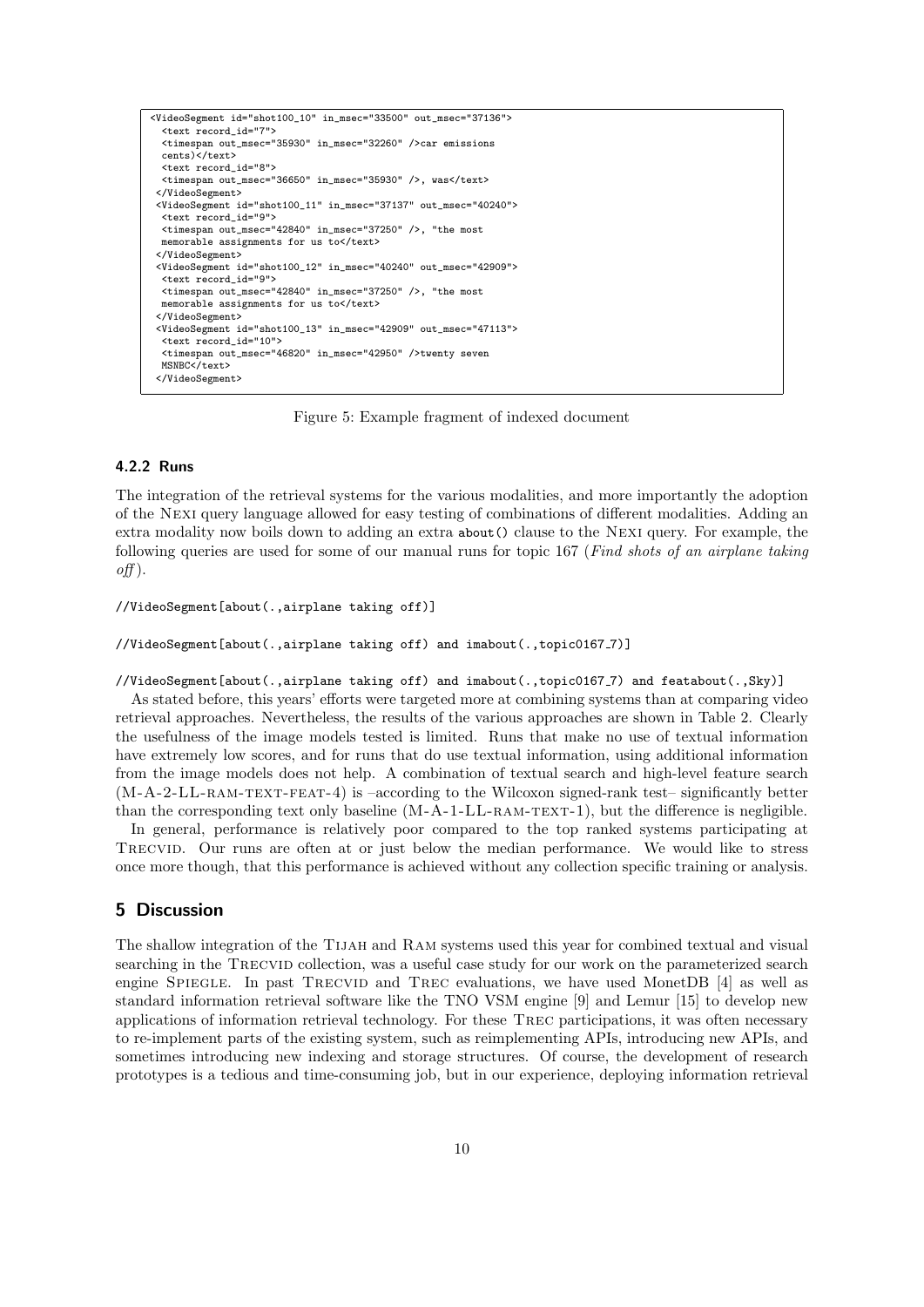| run ID                                 | MAP    |
|----------------------------------------|--------|
| $M-A-1-LL-RAM-TEXT-1$                  | 0.0346 |
| $F- A-1-LL-RAM-TEXT-2$                 | 0.0323 |
| M-A-2-LL-RAM-TEXT-IM-3                 | 0.0331 |
| $M-A-2-LL-RAM-TEXT-FEAT-4$             | 0.0347 |
| M-A-2-LL-RAM-TEXT-IM-FEAT-5            | 0.0332 |
| $F - A - 2 - LL - RAM - TEXT - IM - 6$ | 0.0205 |
| F-A-1-LL-TIJAHPSQL-TEXT-7              | 0.0291 |
| $F - A - 2 - LL - RAM - IM - S$        | 0.0000 |
| M-A-2-LL-RAM-IM-FEAT-S                 | 0.0003 |
| $M-A-2-LL-RAM-IM-S$                    | 0.0003 |

Table 2: MAP for submitted and supplemental runs on search task

software is a time-consuming job in any non-standard environment or application.

When deploying an information retrieval system, it is the application developer's job to translate the user query (usually just some keywords), to operations on inverted files and ranking operations on the results. This is easy when the application envisaged can be handled by some standard software components. However, standard solutions are often not good enough. General purpose retrieval components, such as general purpose web search engines, do not provide sufficient functionality in many scenarios. For some time now, companies like Google have started to develop special purpose search solutions like Froogle (searching products) and Google Scholar (searching scientific articles). Today, the development of such specialized applications is the job of information retrieval specialists, but in the near future however, any software developer should be able to develop applications like this in pretty much the same way as he/she would currently develop office automation applications using relational database management systems: design a database schema; come up with SQL queries; make a nice user interface; done! We call these search engines of the future parameterized search engines. As future work, we will explore the possibilities for developing the *parameterized search engine* SPIEGLE: a search engine providing a high-level query language that supports many diverse search applications, as well as providing flexible ranking of search results. This years' TREC [16] and TRECVID experiments are a first step towards that goal.

## References

- [1] Wouter Alink. XIRAF an XML-IR approach to digital forensics. Master's thesis, University of Twente, October 2005.
- [2] P. A. Boncz. Monet: A Next-Generation DBMS Kernel For Query-Intensive Applications. Ph.d. thesis, Universiteit van Amsterdam, Amsterdam, The Netherlands, May 2002.
- [3] P. Buneman, L. Libkin, D. Suciu, V. Tannen, and L. Wong. Comprehension syntax. SIGMOD Record, 23(1):87–96, 1994.
- [4] A. P. de Vries. The Mirror DBMS at TREC-9. In Proceedings of the Nineth Text Retrieval Conference (TREC-9), pages 171–177, Gaithersburg, MD, USA, November 2000.
- [5] J.M. Geusebroek. Distinctive and compact color featuress for object recognition. In (submitted), 2005.
- [6] J.M. Geusebroek, R. van den Boomgaard, A.W.M. Smeulders, and H. Geerts. Color invariance. IEEE Transactions on Pattern Analysis and Machine Intelligence, 23(12):1338–1350, 2001.
- [7] J.M. Geusebroek and A. W. M. Smeulders. A six-stimulus theory for stochastic texture. International Journal of Computer Vision, 62(1/2):7–16, 2005.